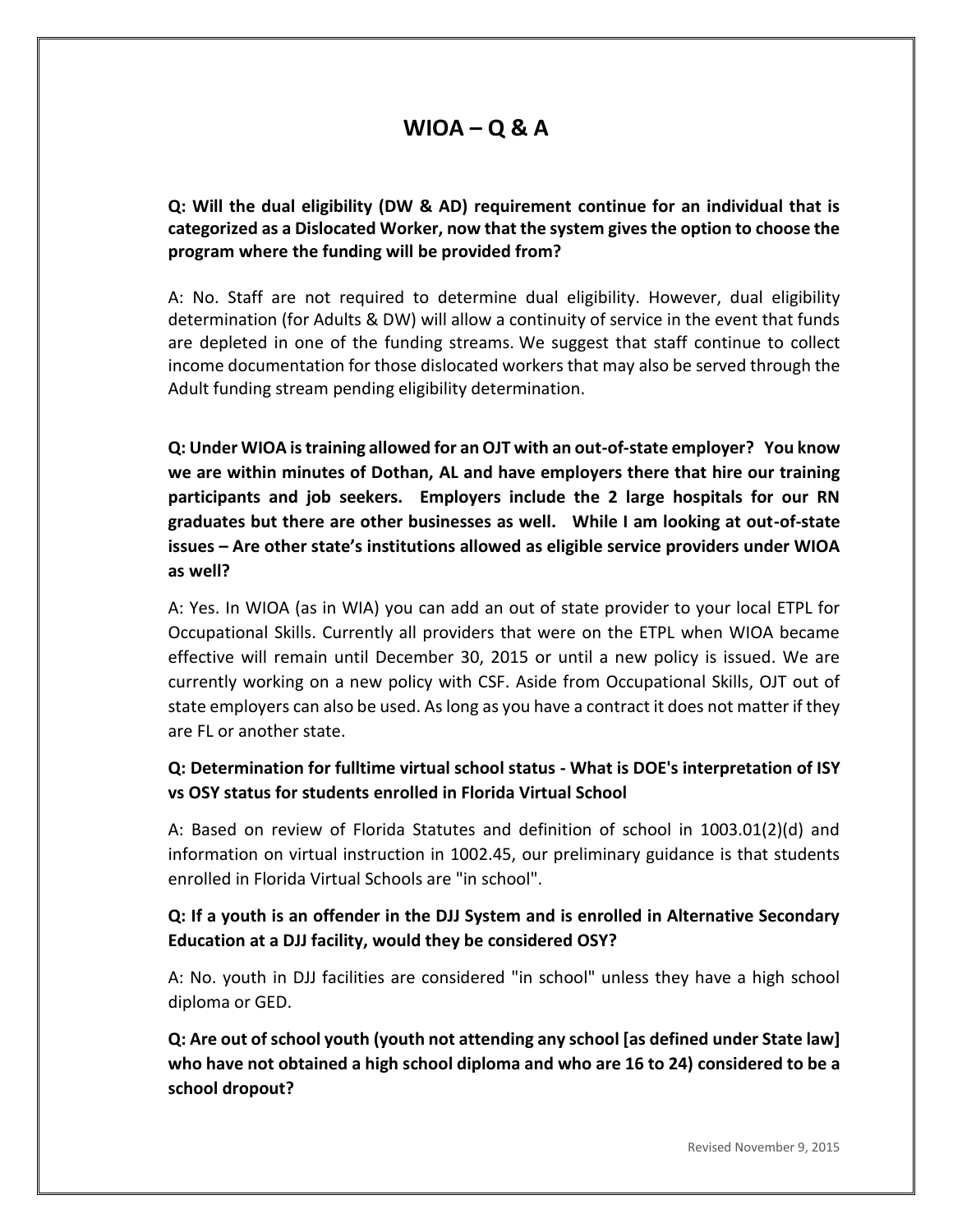A: Yes. An individual who is not younger than 16 or older than age 24 at the time of enrollment into a Workforce Innovation and Opportunity Act (WIOA) funded youth program, who is not attending a regular or alternative school, but is enrolled in an adult education or GED program is considered, for purposes of WIOA, an out of school youth and is also, for purposes of WIOA, considered a dropout if the individual has not received a high school diploma.

**Q: Youth Policy – the law allows the use of "high poverty areas" based on the ACS data. I am struggling with getting the data and putting it in a format we can use. Is the state working on anything related to this?**

A: This is still being reviewed internally.

**Q: MOU for One Stop Infrastructure Cost – anything happening up there regarding guidance on establishing the MOU's with our One-Stop Partners? We are moving towards doing it ourselves but wanted to check to see anything was coming down from DEO**

A: More information on this topic will be available after the WIOA taskforce submits its recommendation to the governor's office

#### **Q: Are you aware of any activity related Perkins funding no longer being governed by DOE but moving to CSF?**

A: We are not aware of any such related activity.

#### **Q: If a youth is a drop out do they have to meet income guidelines?**

A: An age-eligible youth who has been determined to be a school dropout at the time of enrollment into a WIOA-funded program, does not need to be low-income

**Q: The NPRM states that local areas may reimburse participant wages in OJT up to 75% based upon the factors listed in 20 CFR 680.730. One of the factors listed is the size of the employer with an emphasis on small businesses. Does this mean that subject to local board approval and a Notice modification to our plan we would be able to reimburse small employers at the rate of 75%?**

A: Yes. After reviewing the law and the NPRM, what you are wanting to do is allowable. You can choose to reimburse small businesses at the rate of 75%.

**Q: It is not specifically stated in the Act or the NPRM, is it the state's opinion that the flexibility to reimburse at higher levels than 50% could apply as indicated below?** 

- **a. 75% - Employers with 50 or less employees**
- **b. 60% - Employers with 51 to 250 employees**
- **c. 50% - Employers with 251 or more employees**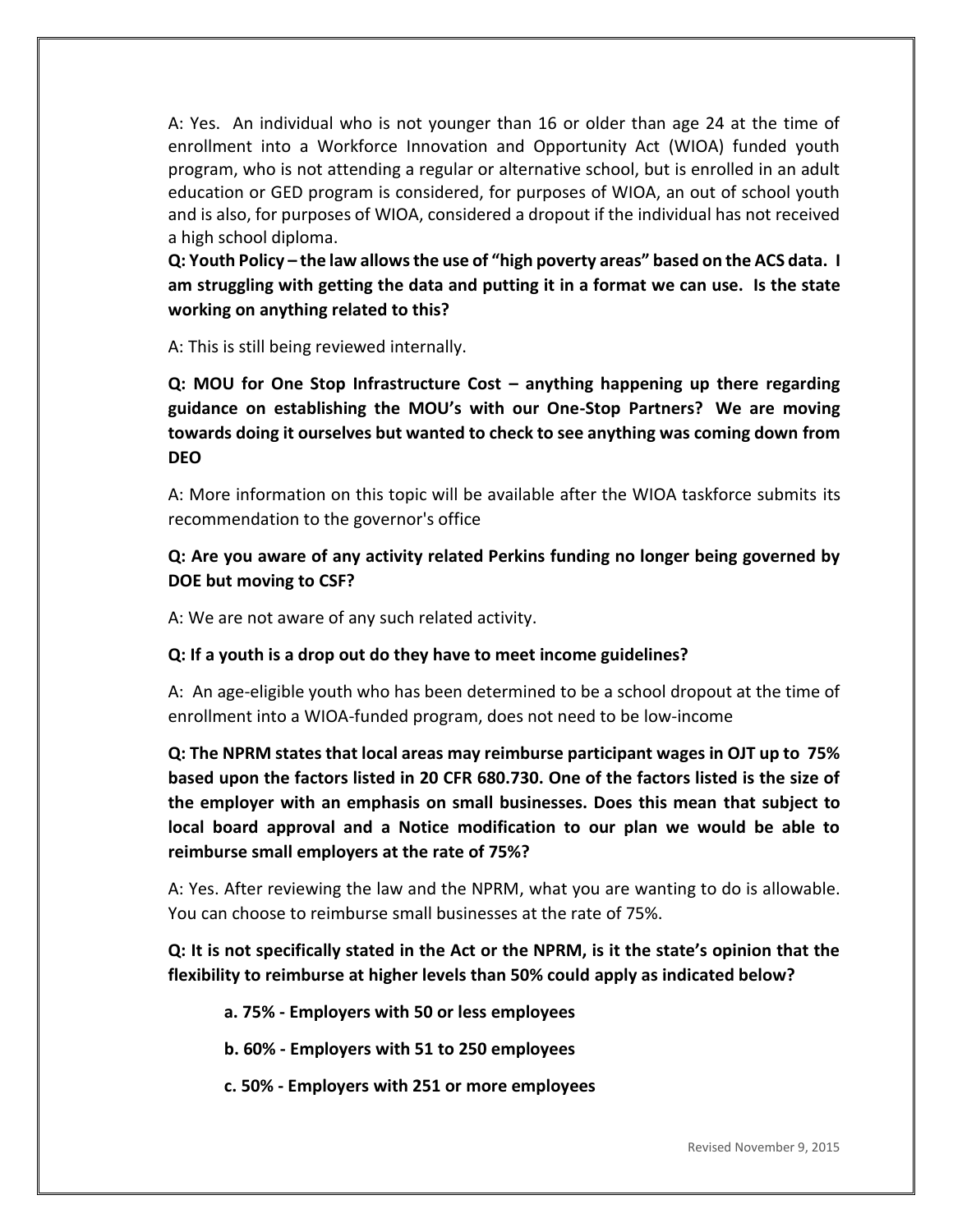**Under WIA, upgrade OJT was not included in any of the waiver language however under the NPRM there is a single section on OJT reimbursement that seems to encompass upgrade OJT such that the flexibility to reimburse employers at a greater percentage than 50% of the wage would be allowable. If the state is in agreement we would like to use the same sliding scale employed for straight OJT for those individual enrolled in upgrade OJT.**

A: The law allows the LWDB to set their own rates based on the number of employees (50%-75%) so your scale of 50, 60, and 75 would be appropriate for both regular OJT and upgrade OJT.

**Q: We would also like to reimburse employers regardless of employer size at the rate of 75% - if the participant has a documented disability – can you please advise if adopting such a policy is allowable.**

A: The reimbursement rate can be up to 75% if you are serving a barrier population (such as disability). This information was also located in the NPRM.

## **Q: Would like to know if a person with an "other than honorable discharge" in lieu of a Court Marshall from the Armed Forces would be eligible for WIOA training services?**

A: Yes. A veteran with an "other than honorable discharge" is eligible to receive services but he/she must also meet all statutory WIOA eligibility criteria. Please see 38 USC 4215, CFR 1010, WIOA sec 683.230, and Veterans Program Letter 07-09 for reference.

**Q: I understand that literacy and numeracy will not be measured for WIOA but do we still need to update the literacy/numeracy table in EFM for WIA cases that were carried over or do we continue to enter literacy/numeracy test results until July 2016 (after WIA measures are gone)?**

A: Yes. You will need to continue to enter both pre and post-test information for all appropriate youth. This should be done at least until July 2016.

**Q: Is a youth who is between 16 – 24 years old, not attending any school, and has a civil citation eligible as an out-of-school youth for the following barrier: an individual who is subject to the juvenile or adult justice system?**

**A:** Yes

**Q: We have an OSY RFP on the street and during our bidder's conference as we were reviewing the barriers one of the attendees asked whether a youth who received a civil citation could be considered an ex-offender. We were not sure and said we would check with DEO. Broward County has a program where police have the discretion to issue a civil citation instead of making an arrest. The individual usually has to do community service or make some sort of reparation and if they do there is no record of a criminal**